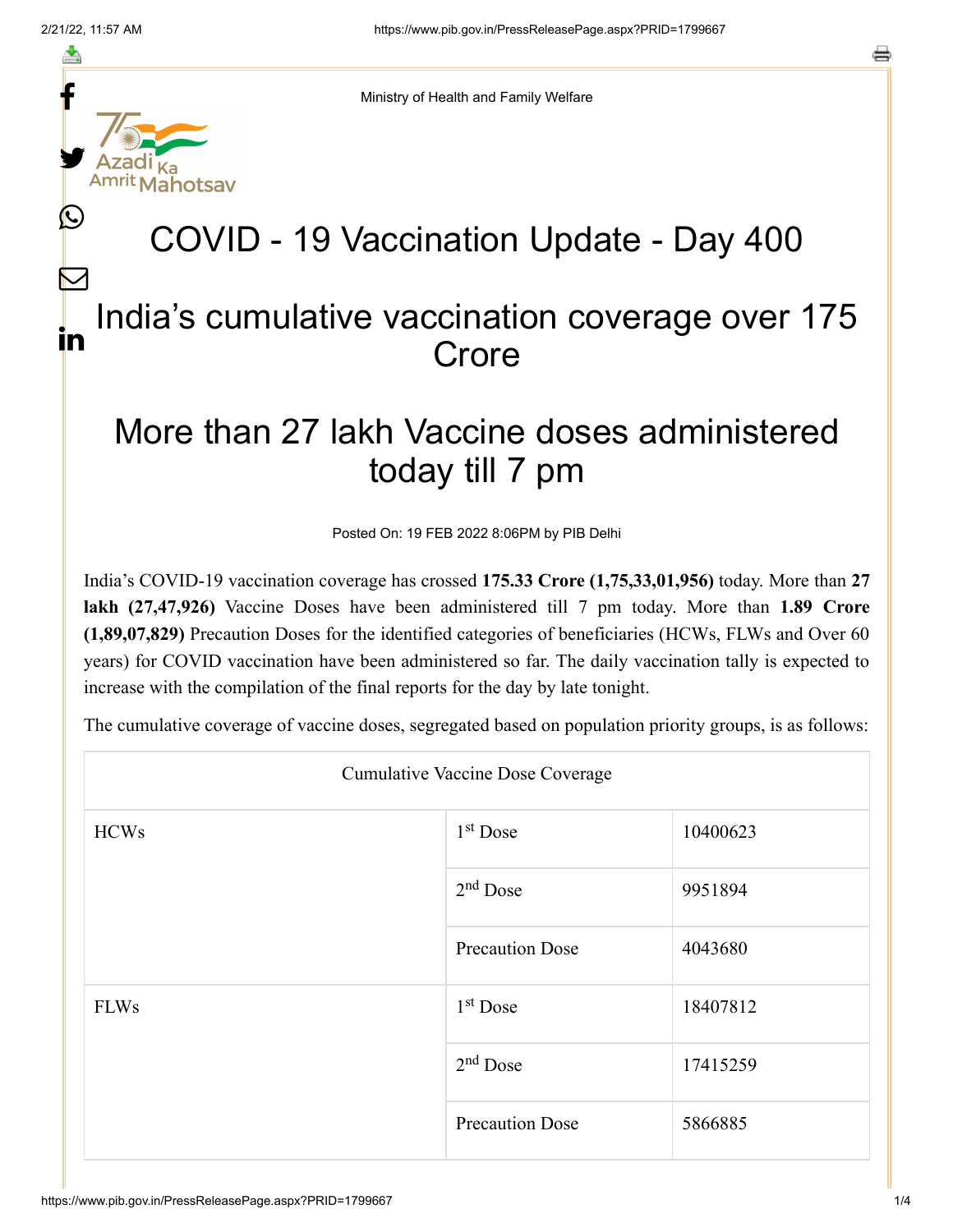| f<br>$\bigcirc$ | Age Group 15-18 years                        | 1 <sup>st</sup> Dose   | 53600900   |
|-----------------|----------------------------------------------|------------------------|------------|
|                 |                                              | $2nd$ Dose             | 21474441   |
|                 | Age Group 18-44 years                        | 1 <sup>st</sup> Dose   | 550259080  |
|                 |                                              | $2nd$ Dose             | 435379382  |
| F<br>in         | Age Group 45-59 years                        | 1 <sup>st</sup> Dose   | 202023623  |
|                 |                                              | $2nd$ Dose             | 178246787  |
|                 | Over 60 years                                | 1 <sup>st</sup> Dose   | 126192350  |
|                 |                                              | $2nd$ Dose             | 111041976  |
|                 |                                              | <b>Precaution Dose</b> | 8997264    |
|                 | Cumulative 1 <sup>st</sup> dose administered |                        | 960884388  |
|                 | Cumulative 2 <sup>nd</sup> dose administered |                        | 773509739  |
|                 | <b>Precaution Dose</b>                       |                        | 18907829   |
|                 | Total                                        |                        | 1753301956 |

Today's achievement in the vaccination exercise, segregated by population priority groups, is as follows:

| Date: 19 <sup>th</sup> February, 2022 (400 <sup>th</sup> Day) |                        |       |  |  |
|---------------------------------------------------------------|------------------------|-------|--|--|
| <b>HCWs</b>                                                   | $1st$ Dose             | 111   |  |  |
|                                                               | $2nd$ Dose             | 1968  |  |  |
|                                                               | <b>Precaution Dose</b> | 19821 |  |  |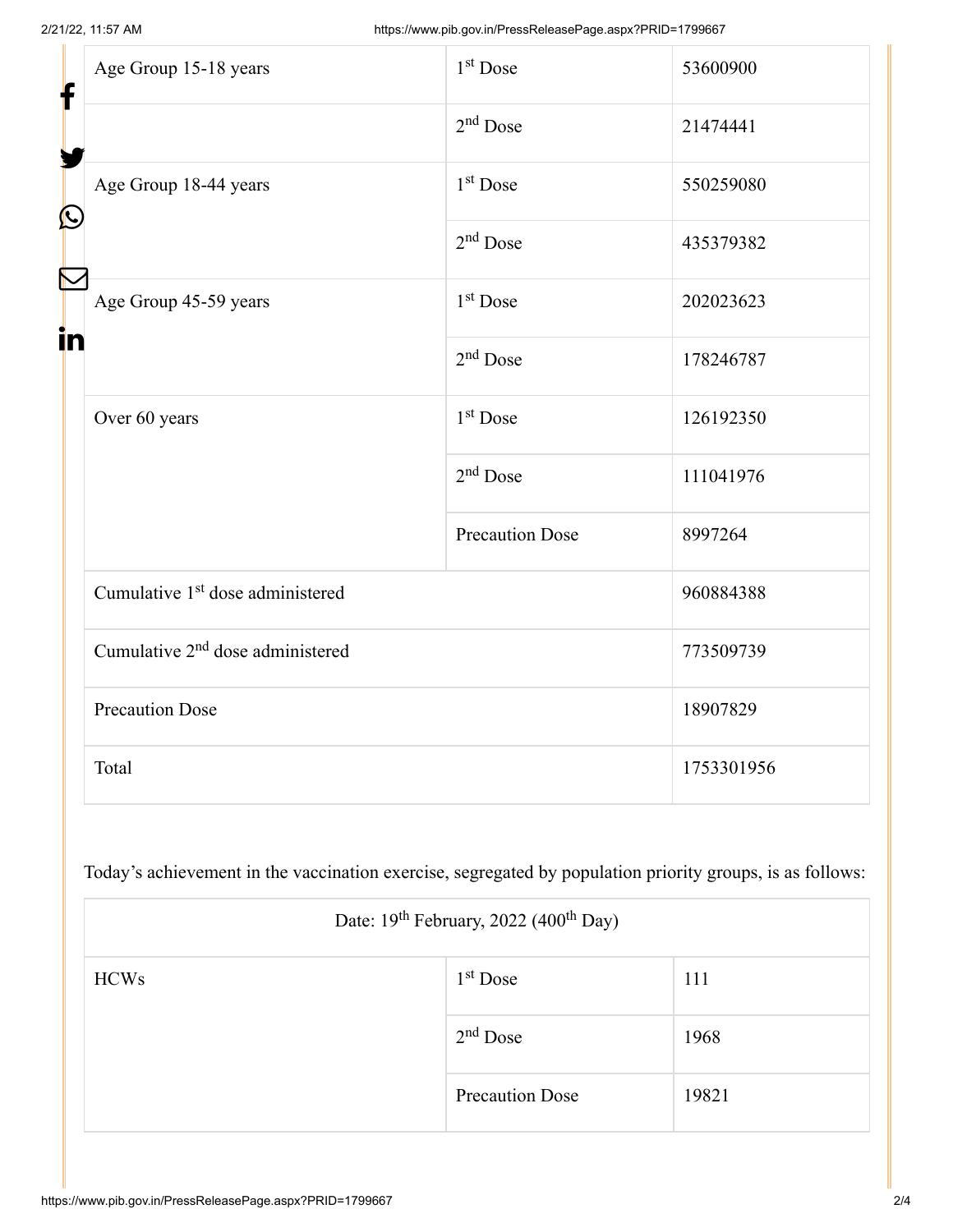| f<br>$\bf \Omega$<br>in | <b>FLWs</b>                                  | $1st$ Dose             | 357     |
|-------------------------|----------------------------------------------|------------------------|---------|
|                         |                                              | $2nd$ Dose             | 3581    |
|                         |                                              | <b>Precaution Dose</b> | 82162   |
|                         | Age Group 15-18 years                        | $1st$ Dose             | 158927  |
|                         |                                              | $2nd$ Dose             | 757512  |
|                         | Age Group 18-44 years                        | $1st$ Dose             | 208134  |
|                         |                                              | $2nd$ Dose             | 1019826 |
|                         | Age Group 45-59 years                        | 1 <sup>st</sup> Dose   | 33181   |
|                         |                                              | $2nd$ Dose             | 208133  |
|                         | Over 60 years                                | $1st$ Dose             | 28017   |
|                         |                                              | $2nd$ Dose             | 126152  |
|                         |                                              | <b>Precaution Dose</b> | 100044  |
|                         | Cumulative 1 <sup>st</sup> dose administered |                        | 428727  |
|                         | Cumulative 2 <sup>nd</sup> dose administered |                        | 2117172 |
|                         | <b>Precaution Dose</b>                       |                        | 202027  |
|                         | Total                                        |                        | 2747926 |

The vaccination exercise as a tool to protect the most vulnerable population groups in the country from COVID-19 continues to be regularly reviewed and monitored at the highest level.

\*\*\*\*

MV